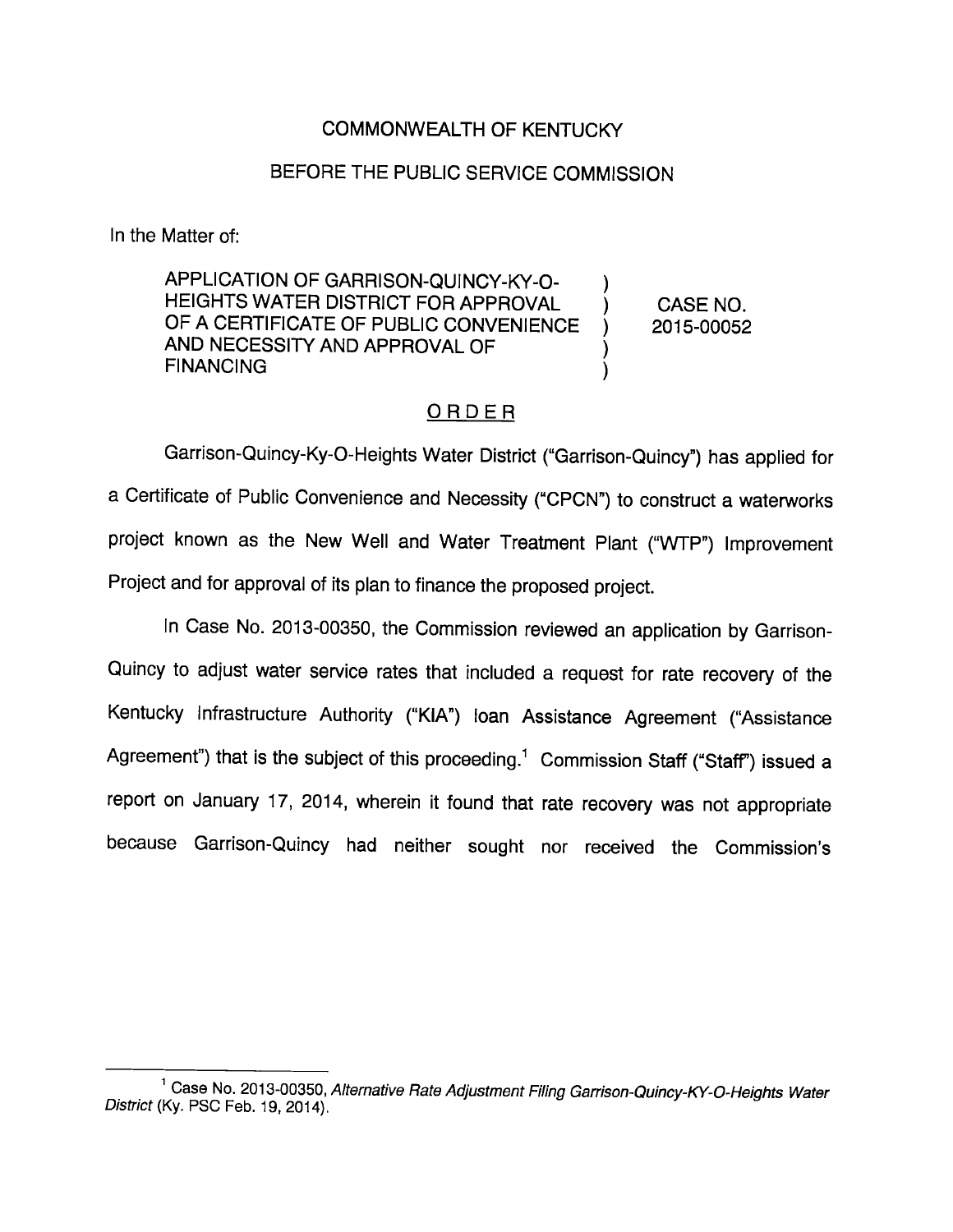authorization to assume the KIA loan as of the date of the Staff's report. $2$  The Commission authorized water rates that did not include the loan's recovery.<sup>3</sup>

in this application, Garrison-Quincy requests that the Commission authorize it to enter into the Assistance Agreement; however, it does not request to increase water rates to inciude recovery of the KIA loan's annual payments. Garrison-Quincy states that there have been no material changes to its operations since the issuance of Staffs report dated January 17, 2014, and Garrison-Quincy states that it appears that the revenues that will be generated from the rates authorized by the Commission in Case No. 2013-00350 are sufficient to meet the Debt Service Coverage ("DSC") ratio that will be required by the Assistance Agreement.<sup>4</sup> Garrison-Quincy requests that the Commission enter a specific finding in this case confirming that the authorized rates will produce revenues that are sufficient to meet KIA's DSC ratio requirement.<sup>5</sup> KIA requires that Garrison-Quincy charge rates that produce net revenues that are at least 100 percent of its annual payments on all loans.<sup>6</sup>

As shown in the foliowing table, by adding the annual principal and interest payments to be made on the proposed KIA loan, in the amount of \$35,175, to the pro forma financial information included in Staffs report issued in Case No. 2013-00350,

 $^{2}$  Id., Commission Staff Report (Ky. PSC Jan. 17, 2014) at 28.

 $^3$  Id., Final Order (Ky. PSC Feb. 19, 2014) at 3. Staff found that Garrison-Quincy could justify a sewer service rate increase that would generate as much as \$139,615 in additional annual revenue and advised Garrison Quincy to consider filing an application to adjust its sewer service rates. Garrison-Quincy has not sought an adjustment of its sewer rates since Staff's findings in Case No. 2013-00350.

<sup>&</sup>quot;Application, paragraph 13.

<sup>&</sup>lt;sup>5</sup> Application at 5.

<sup>®</sup>Letter from John E. Covington, ill. Executive Director, Kentucky infrastructure Authority, to Luke Bentley, Chairman, Garrison-Quincy-KY-Q-Heights Water District (Mar. 17, 2015), Supplemental information filed Mar. 17, 2015, Exhibit 3.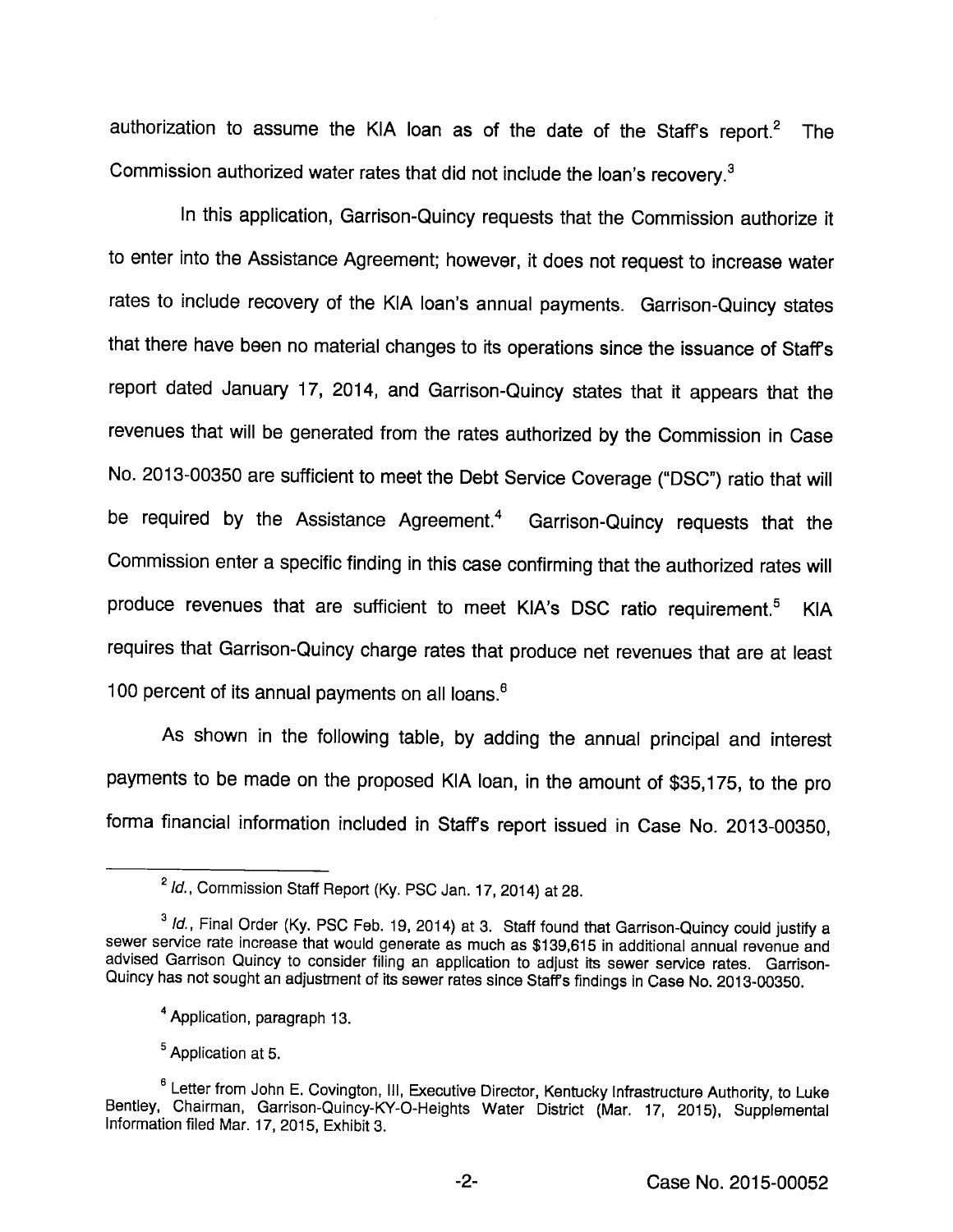Garrison-Quincy's authorized water and sewer rates will produce a DSC ratio from water operations, sewer operations, and combined operations of 187 percent, -6 percent, and 139 percent, respectively.

|                                                                                | Water<br><b>Division</b>              | <b>Sewer</b><br><b>Division</b>    | Combined<br><b>Operations</b>        |
|--------------------------------------------------------------------------------|---------------------------------------|------------------------------------|--------------------------------------|
| Annual Revenues After Rate Increase<br>Less: Oper. and Maint. Expense<br>Taxes | $$497,369^7$<br>(315, 511)<br>(9,870) | \$163,487<br>(159, 351)<br>(5,851) | \$572,600<br>(474, 862)<br>(15, 721) |
| Net Revenues<br>Divide by: Average Annual Principal<br>and Interest Payments   | 171,988                               | (1,715)                            | 170,273                              |
|                                                                                | $$91,943^8$                           | \$30,400                           | \$122,343                            |
| Debt Service Coverage Ratio                                                    | 187%                                  | <u>-6%</u>                         | <u> 139</u> %                        |

Having reviewed the application and being otherwise sufficiently advised, the Commission finds that:

1. Garrison-Quincy, a water district organized under KRS Chapter 74, owns

and operates water treatment and distribution facilities that serve approximately 1,203

| 7 |                                                   |              |
|---|---------------------------------------------------|--------------|
|   | 2012 Revenues Prior to Water Rate Increase        | \$409,113    |
|   | Plus: Additional Revenue from Water Rate Increase | 88,256       |
|   | Projected Annual Revenues                         | \$497,369    |
| 8 |                                                   |              |
|   | Average Annual Payments on Existing Indebtedness  | 56,768<br>\$ |
|   | Plus: Average Annual Payment on Proposed KIA Loan | 91,943       |
|   | Total                                             | 148.711<br>S |

 $\overline{\phantom{a}}$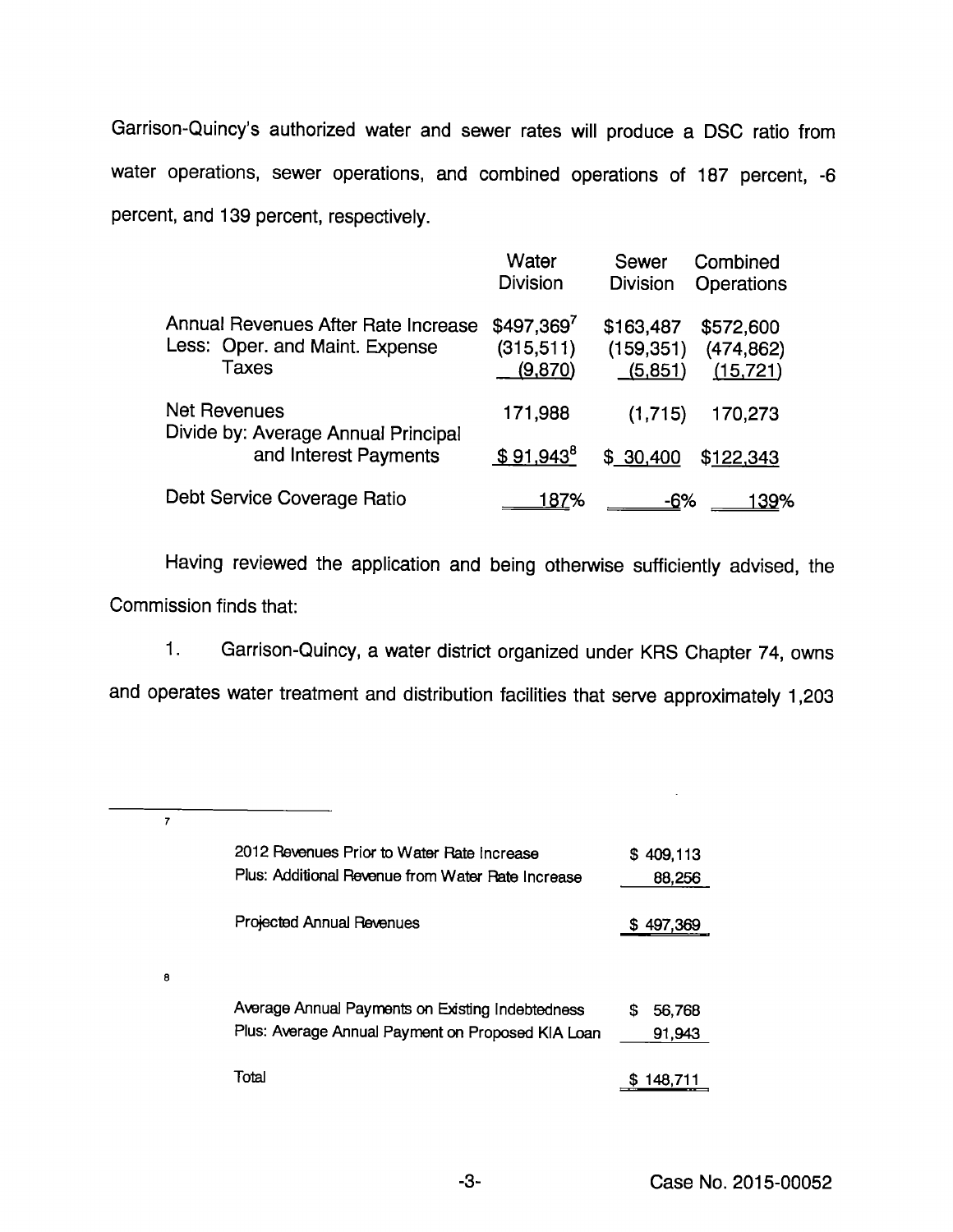customers in Lewis County, Kentucky.® it also provides wastewater service to approximately 316 customers in Lewis County, Kentucky.<sup>10</sup>

2. Garrison-Quincy's initial application, which was received on March 6, 2015, was supplemented and accepted as filed with the Commission on March 20, 2015. No person has sought intervention in this matter. Garrison-Quincy has not requested a hearing in this matter and the Commission finds the record complete.

3. Garrison-Quincy proposes to construct a new 200-gallon-per-minute gravel-packed ground-water well and related appurtenances." Garrison-Quincy states that this new well replaces an existing well which is no longer capable of meeting service demand.<sup>12</sup> For its WTP Improvement Project, Garrison-Quincy will also refurbish another existing well, install two vertical pressure filters to replace two existing pressure filters, an air wash blower, piping, valves, controls, meters for measuring inplant water usage, electrical work, and a dehumidifier. $1<sup>3</sup>$ 

4. Garrison-Quincy states that the proposed WTP improvements will enable it to achieve improved iron and manganese removal from the water produced."

5. Total cost of the proposed project, including administrative, legal, engineering, construction, and contingencies costs, is approximately \$831,000.

 $13$   $ld$ .

 $14$  Id.

<sup>&</sup>lt;sup>9</sup> Annual Report of Garrison-Quincy-Ky-O-Heights Water District to the Kentucky Public Service Commission for the Year Ended December 31, 2013 at 12 and 53.

<sup>&</sup>lt;sup>10</sup> Annual Report of Garrison-Quincy-Ky-O-Heights Water District Wastewater Division to the Kentucky Public Service Commission for the Year Ended December 31, 2013 at 25.

<sup>&</sup>lt;sup>11</sup> Application, paragraph 14.

 $12$   $ld.$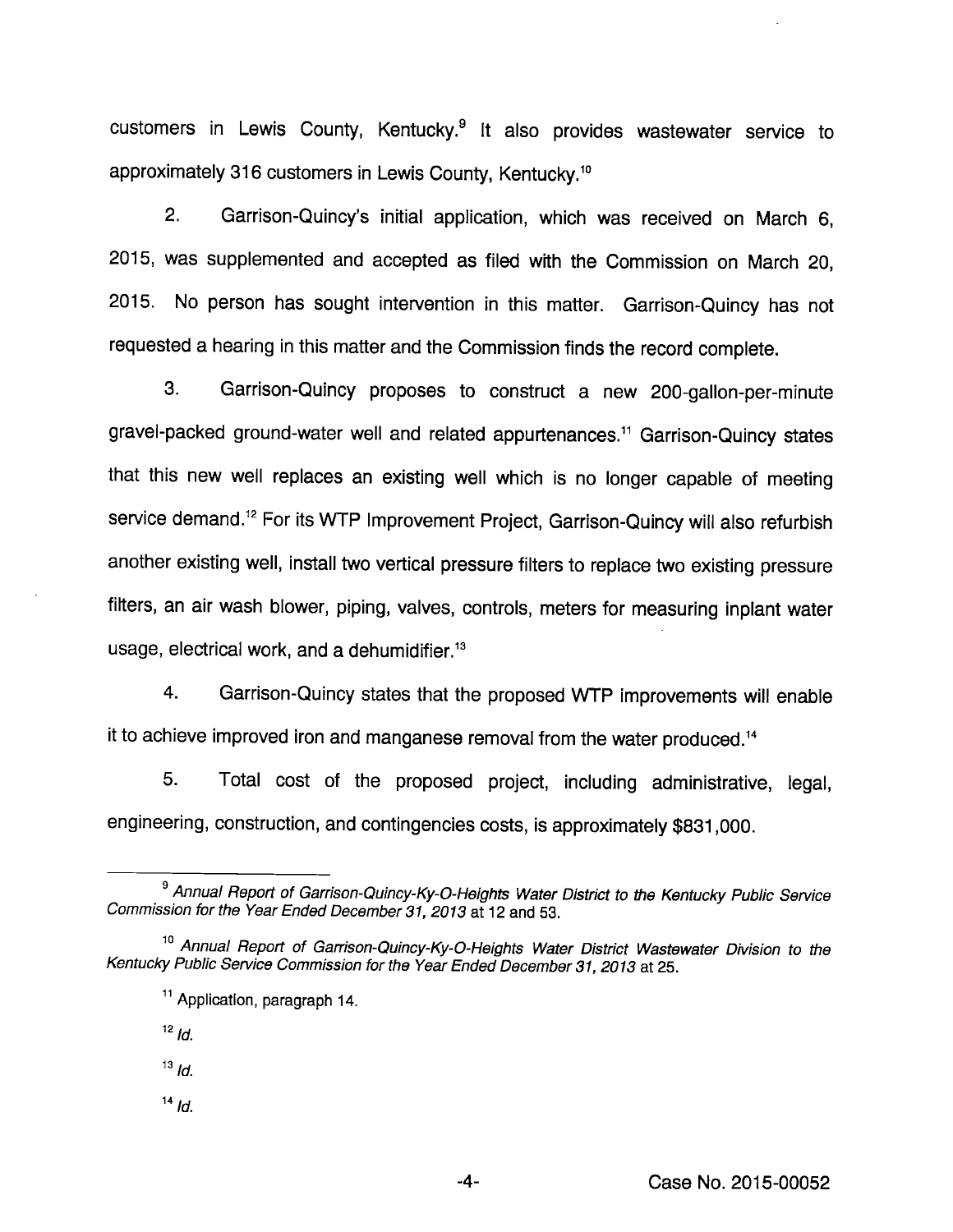6. HMB Professional Engineers, inc. of Frankfort, Kentucky, prepared the plans and specifications for the proposed project.

7. The Kentucky Division of Water ("KDOW") has approved the plans and specifications for the proposed project.<sup>15</sup>

8. The proposed construction will not result in wasteful duplication of existing facilities.

9. The proposed construction does not conflict with any existing certificates or the service of any other utility operating in the area.

10. Public convenience and necessity require the proposed construction, which allows Garrison-Quincy to continue to provide reliable and adequate water service to its customers.

11. Garrison-Quincy intends to finance the proposed construction project with a State Revolving Fund Loan from the KIA in the amount of \$831,000.<sup>16</sup>

12. On October 4, 2013, the KiA approved a loan of \$831,000 from the Drinking Water State Revolving Fund to finance Garrison-Ouincy's New Weil and WTP Improvement Project. KIA offered to provide a loan to be repaid over a 20-year term at an interest rate of 0.75 percent per annum with principal forgiveness of 25 percent.<sup>17</sup>

<sup>&</sup>lt;sup>15</sup> Letter from Mark Rasche, Professional Engineer, Supervisor, Engineering Section, Water Infrastructure Branch, KDOW, to John Pierce, Garrison-Quincy-KY-O-Heights Water District (Mar. 13, 2015), Supplemental information filed Mar. 17, 2015.

<sup>&</sup>lt;sup>16</sup> Application, paragraph 5.

<sup>&</sup>lt;sup>17</sup> Letter from Tammy J. McCail, Financial Analyst, Kentucky Infrastructure Authority, to Jonathan Bivens, Chairman, Garrison-Quincy-KY-O-Heights Water District (Oct. 4, 2013), Application, Exhibit 1.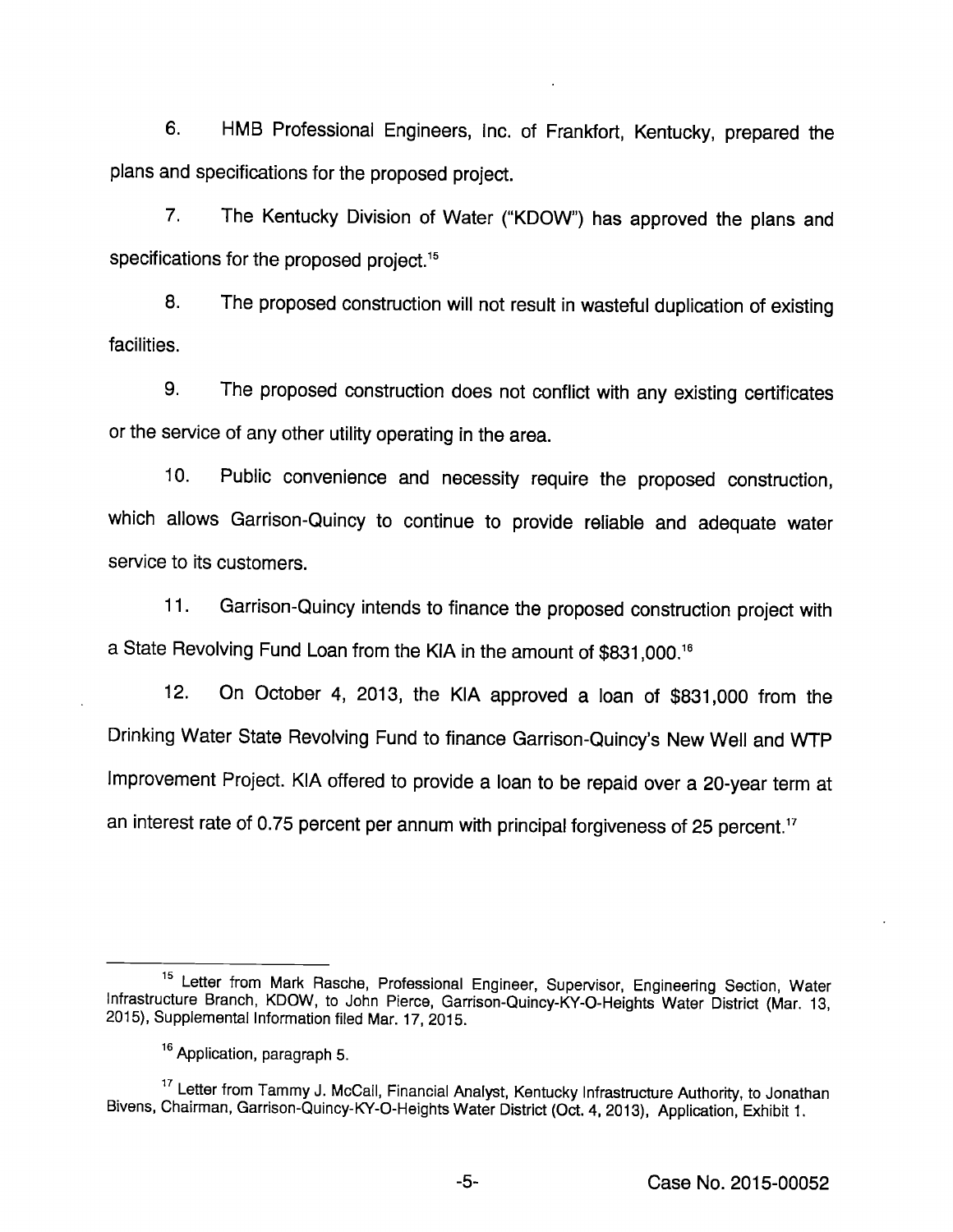13. KIA also states that there will be an additional loan-servicing fee of 0.25 percent of the annual outstanding loan balance that will be payable to KIA as a part of each interest payment.<sup>18</sup>

14. KIA has placed as a condition to the loan that Garrison-Quincy execute an Assistance Agreement with KIA no later than October 4, 2014.

15. KIA extended the time period for executing the Assistance Agreement to April 4, 2015.'®

16. Garrison-Quincy's failure to execute the proposed Assistance Agreement with KIA by April 4, 2015 will result in the rescission of KIA's commitment to fund the project.

17. Pursuant to 807 KAR 5:001 et seq., Garrison-Quincy requested that it not be required to file financial data for a 12-month period ending within 90 days of the filing of the application.<sup>20</sup>

18. A utility having less than \$5 million in gross annual revenues is no longer required to provide financial data for a 12-month period ending within 90 days of the filing of the application if the utility's most recent annual report is on file with the Commission, and the application contains information regarding any changes that have occurred since the period covered in the annual report. $21$  For the calendar year ending

 $18$  *Id.* at 2.

<sup>&</sup>lt;sup>19</sup> Letter from John E. Covington, III, Executive Director, Kentucky Infrastructure Authority to Jonathan Blvens, Chairman, Garrison-Qulncy-KY-O-Helghts Water District (Sept. 11, 2014), Supplemental Information filed Mar. 20, 2015, Exhibit 2. April 4, 2015 is a Saturday.

<sup>&</sup>lt;sup>20</sup> Application, paragraph 12.

 $21$  807 KAR 5:001, Section 12(1)(b).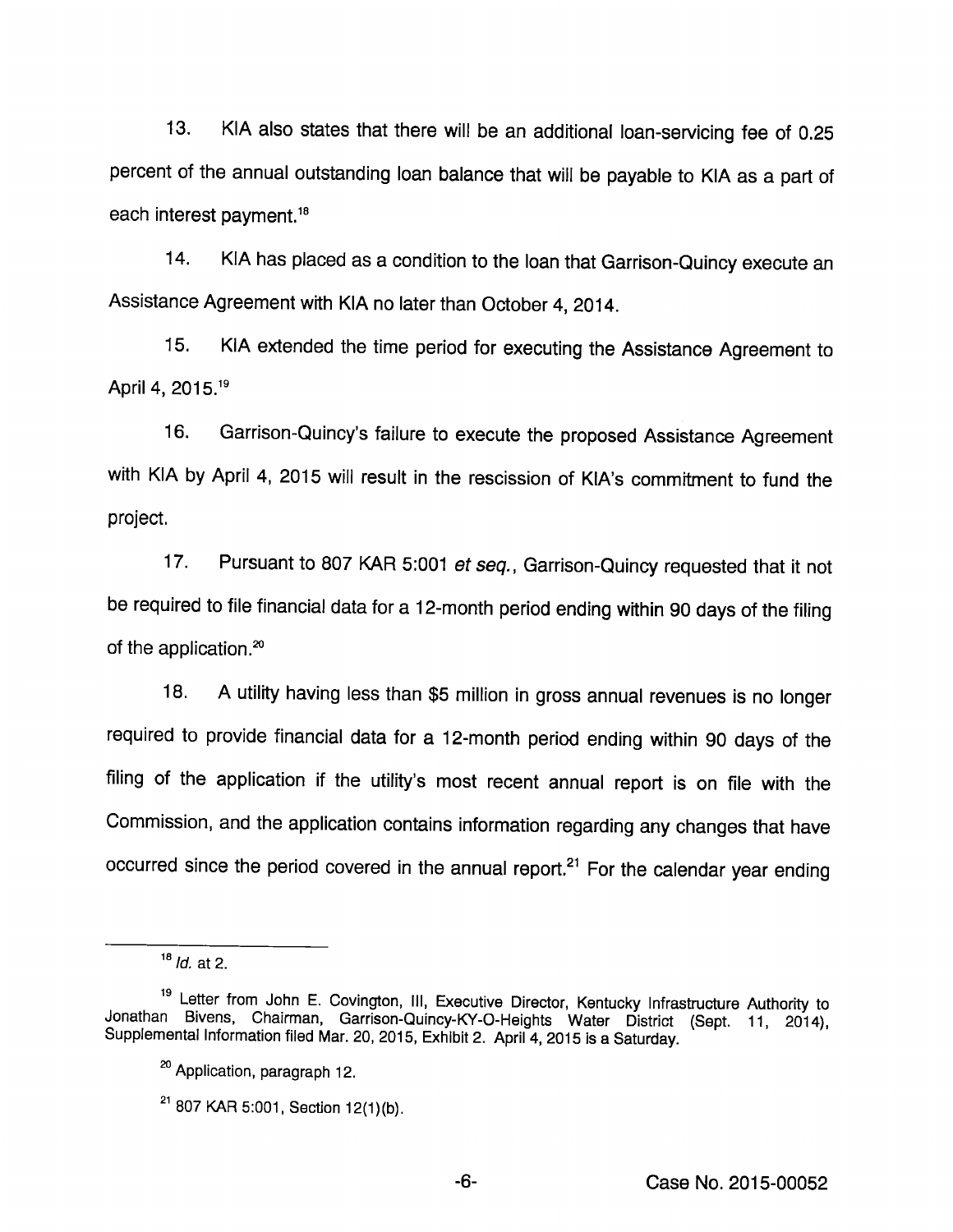December 31, 2013, Garrison-Quincy had total operating revenues of \$383,653.<sup>22</sup> Garrison-Quincy stated in its Application that there has been no material change in its financial condition or operation since December 31, 2013.<sup>23</sup> Therefore, Garrison-Quincy is not required to file financial data for a 12-month period ending within 90 days of the filing of the Application.

19. Garrison-Quincy's 1.39 systemwide ratio exceeds the 1.0 minimum DSC ratio that will be required by the forth coming KIA Assistance Agreement.

20. Absent unforeseen changes to Garrison-Quincy's operations that materially affect the level of Garrison-Quincy's revenues or cost of operations shown in Staffs report, Garrison-Quincy's current water and sewer rates will produce annual revenues that are sufficient to meet KIA's requirements.

21. The proposed Assistance Agreement with KIA isfor lawful objects within Garrison-Quincy's corporate purpose, is necessary, appropriate for and consistent with the proper performance of Garrison-Quincy's service to the public, will not impair Garrison-Quincy's ability to perform that service, and is reasonably necessary and appropriate for such purpose.

IT IS THEREFORE ORDERED that:

1. Garrison-Quincy is granted a CPCN to proceed with the proposed construction as set forth in its application.

2. Suitable measuring devices installed at the water treatment process for the purpose of recording the quantity of water produced and utilized through the

<sup>&</sup>lt;sup>22</sup> Annual Report of Garrison-Quincy-KY-O-Heights Water District to the Kentucky Public Service Commission for the Year Ended December 31, 2013 at 24.

<sup>&</sup>lt;sup>23</sup> Application, paragraph 12.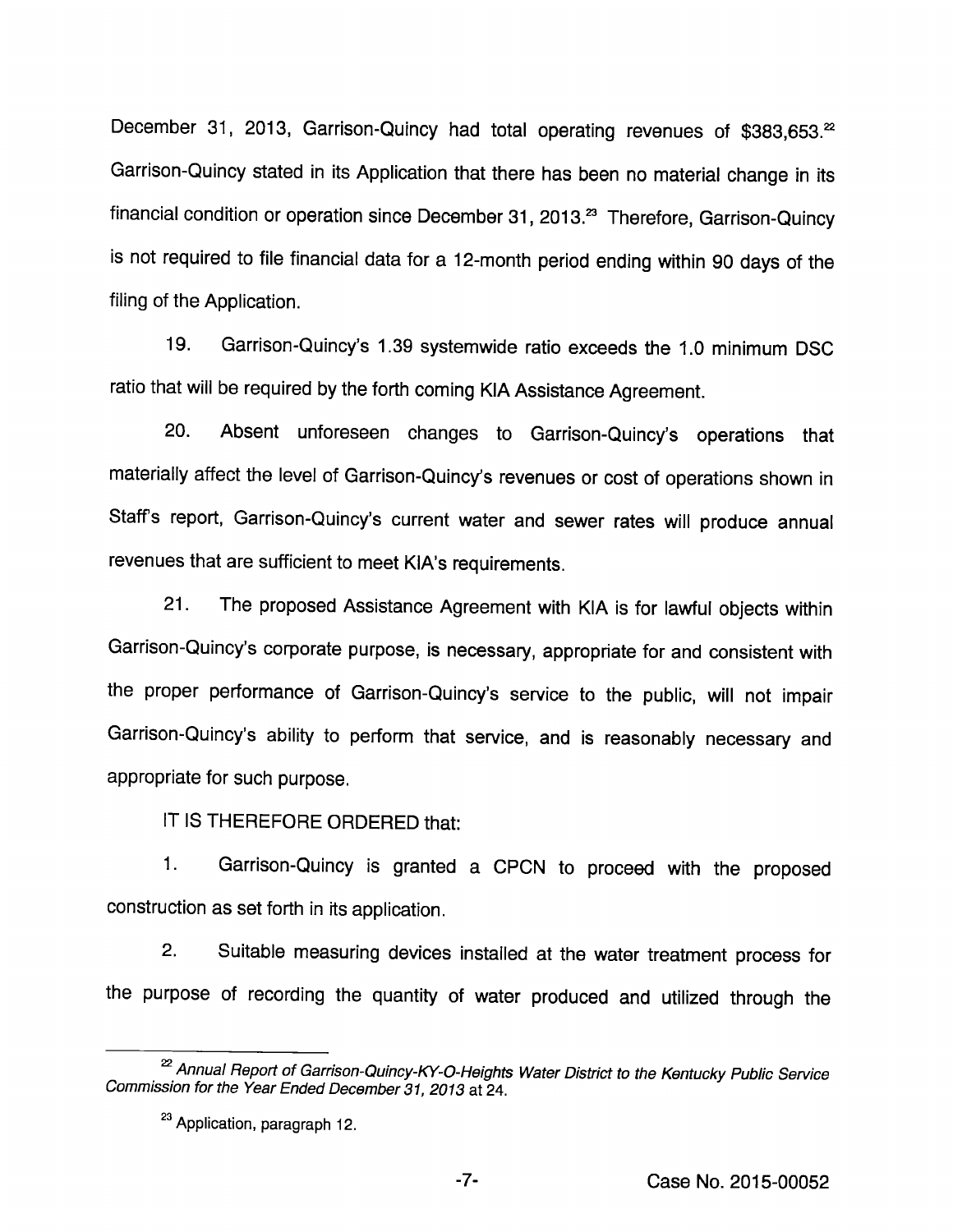treatment process in accordance with 807 KAR 5:066, Section 6(1), shall be routinely tested to the Commission's meter testing frequencies and accuracy standards pursuant to 807 KAR 5:066, Sections 15 and 16.

3. Garrison-Quincy shall notify the Commission prior to performing any additional construction not expressly authorized by this Order.

4. Any deviation from the construction approved shall be undertaken only with the prior approval of the Commission.

5. Garrison-Quincy's request for a deviation from the requirement to submita financial exhibit covering a 12-month period ending not more than 90 days prior to the date the application is filed is denied as moot.

6. Garrison-Quincy shall file with the Commission documentation of the total costs of this project, including the cost of construction and all other capitalized costs, (e.g., engineering, legal, administrative) within 60 days of the date that construction is substantially completed. Construction costs shall be classified into appropriate plant accounts in accordance with the Uniform System of Accounts for water utilities prescribed by the Commission.

7. Garrison-Quincy shall file a copy of the "as-built" drawings and a certified statement that the construction has been satisfactorily completed in accordance with the contract plans and specifications within 60 days of the substantial completion of the construction certificated herein.

8. Garrison-Quincy shall require construction to be inspected under the general supervision of a licensed professional engineer with a Kentucky registration in civil or mechanical engineering, to ensure that the construction work is done in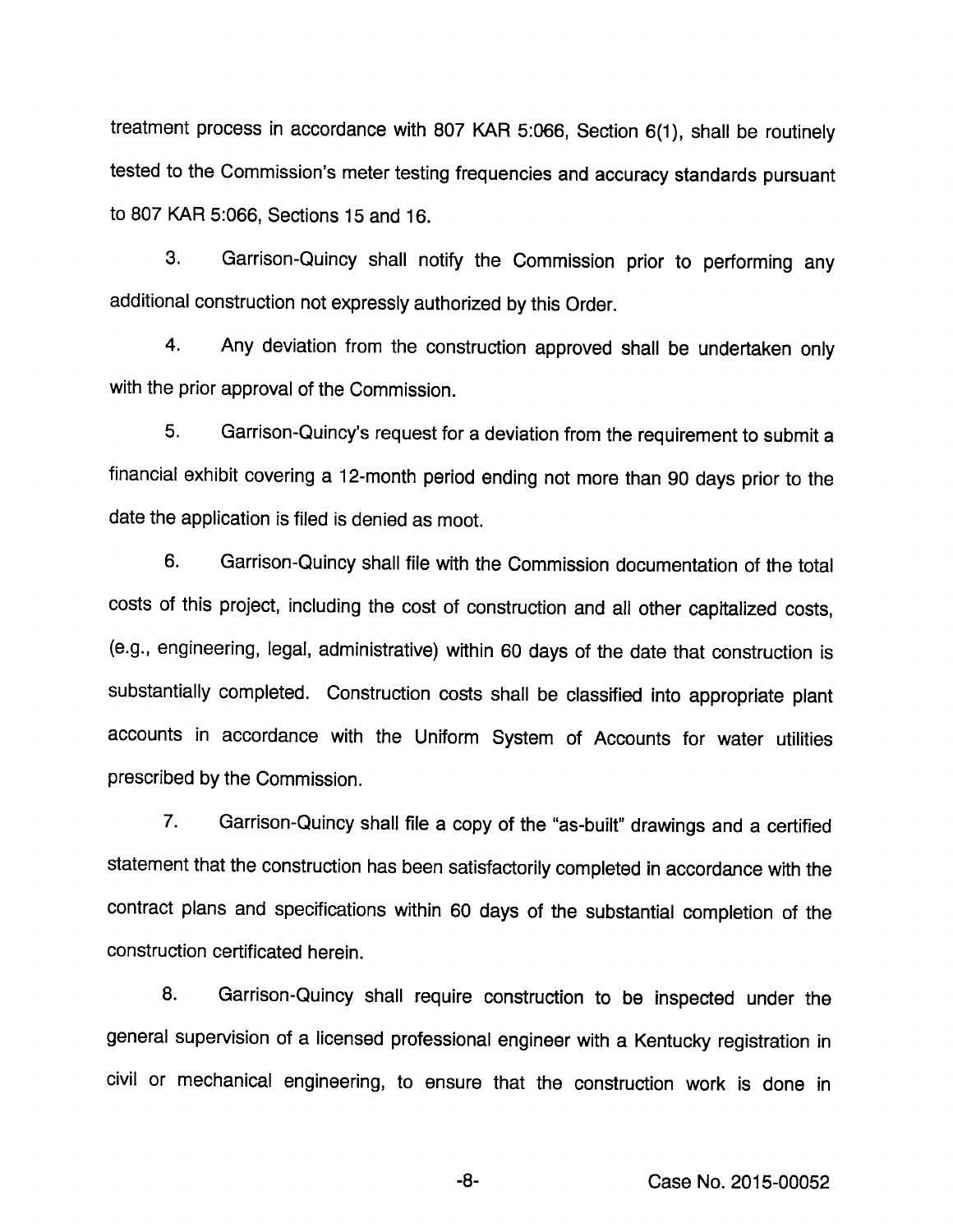accordance with the contract drawings and specifications and in conformance with the best practices of the construction trades involved in the project.

9. Garrison-Quincy is authorized to enter the proposed Assistance Agreement with KiA and, under the terms of that Agreement, to borrow from the KiA an amount not to exceed \$831,000 to be repaid over a 20-year period at an interest rate of 0.75 percent per annum with principai forgiveness of 25 percent.

10. Within 30 days of executing its proposed Assistance Agreement with KIA, Garrison-Quincy shall file with the Commission an executed copy of the Assistance Agreement. Garrison-Quincy shall use the proceeds from the proposed Assistance Agreement with KIA only for the lawful purposes set forth in its application. None of the proceeds, however, shall be used for the construction of any of the improvements or any other project except those clearly identified in Garrison-Quincy's Application in this proceeding, unless and until Garrison-Quincy is granted a CPCN to construct such improvements.

11. Any documents filed in the future pursuant to ordering paragraphs 3, 6, 7, and 10 shaii reference this case number and shall be retained in the post case reference file.

12. The Executive Director is delegated authority to grant reasonable extensions of time for the filing of any documents required by this Order upon Garrison-Quincy's showing of good cause for such extension.

Nothing contained herein shaii be deemed a warranty of the Commonwealth of Kentucky, or any agency thereof, of the financing herein accepted.

-9- Case No. 2015-00052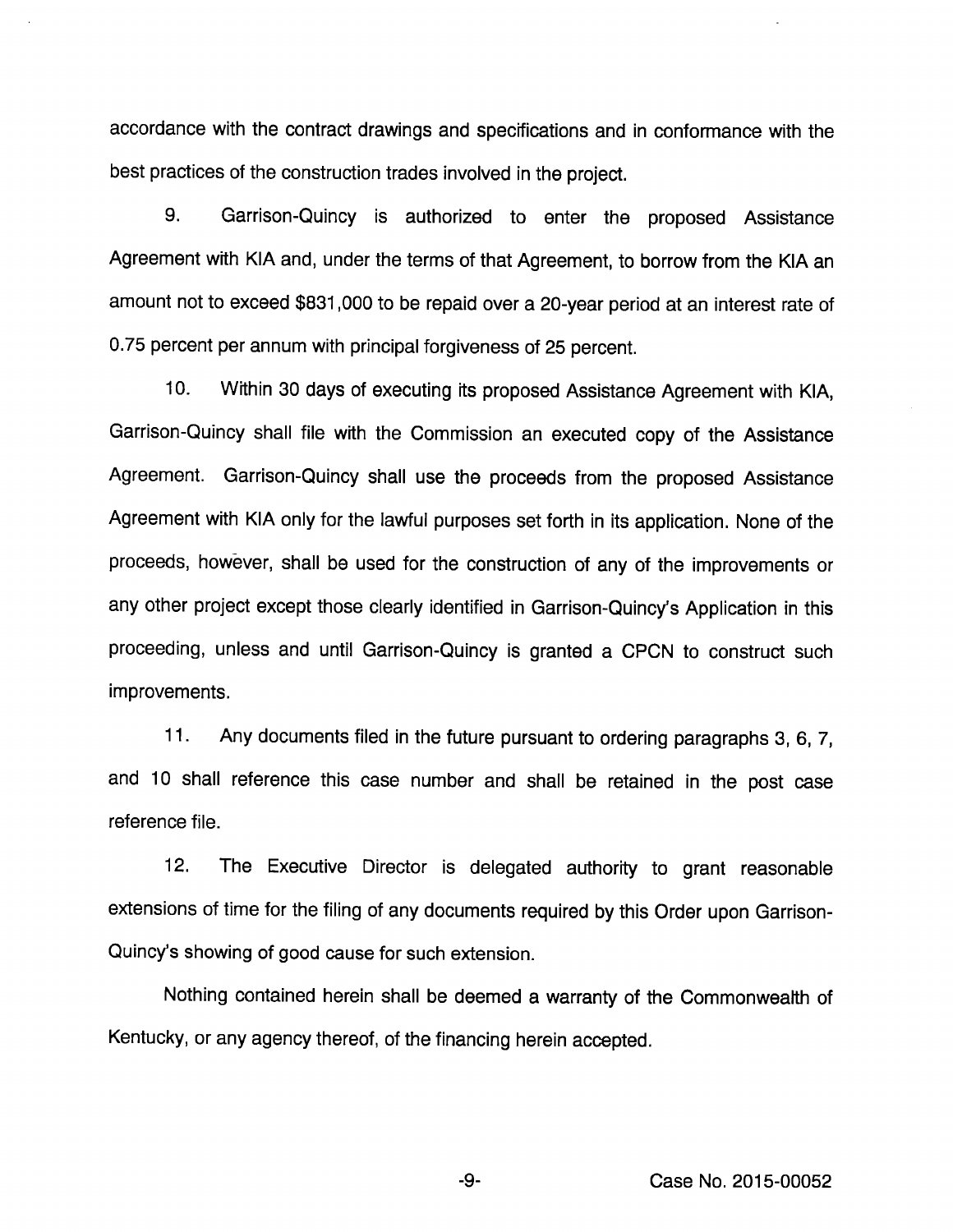| By the Commission                     |
|---------------------------------------|
| <b>ENTERED</b>                        |
| APR 02 2015                           |
| KENTUCKY PUBLIC<br>SERVICE COMMISSION |

ATTEST:

Stephanie Will + P

Case No. 2015-00052